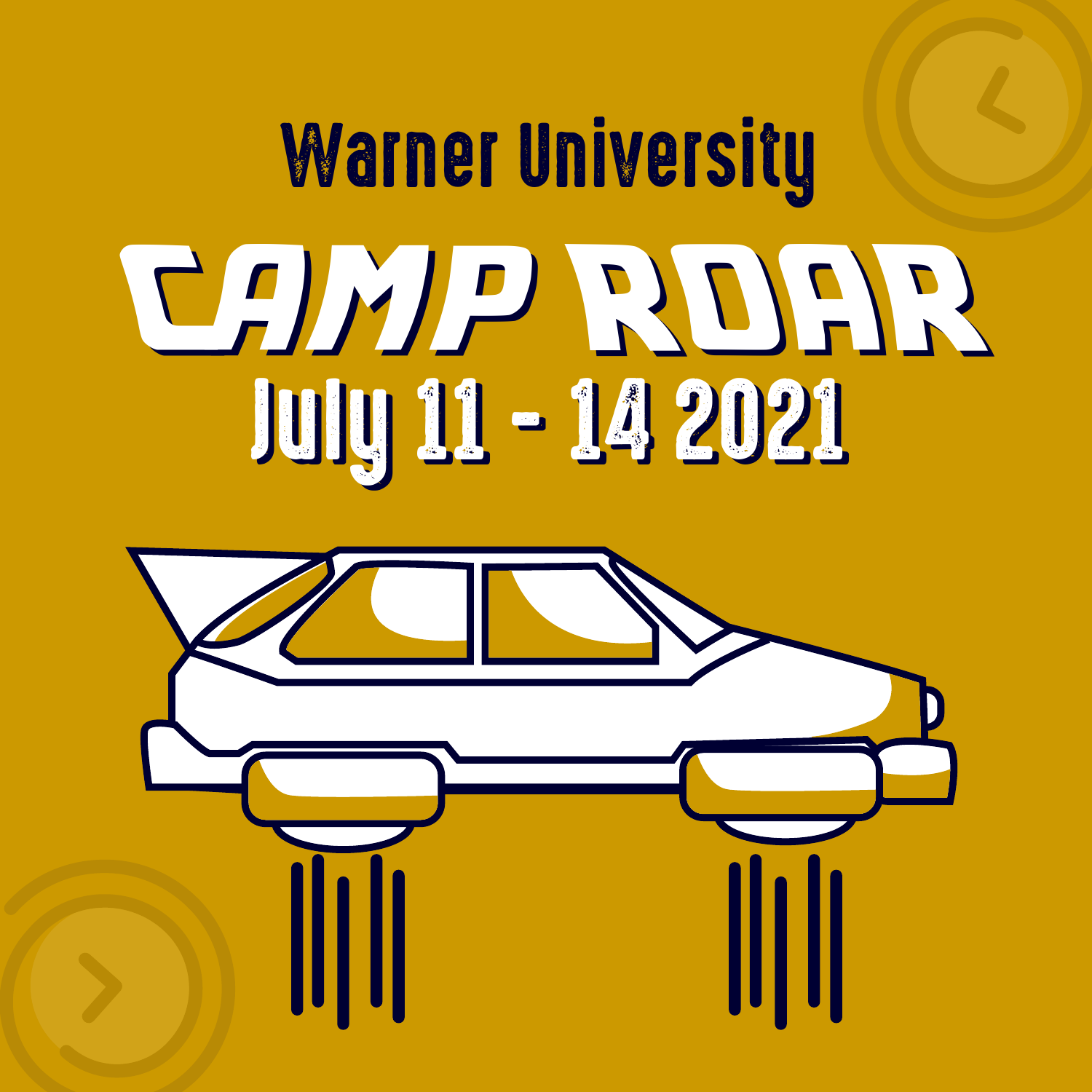

**Registration/Drop Off** - Sunday, July 11th from 4 - 6pm

#### **Pick Up -**

Wednesday, July 14th from 3 - 4pm Parents are welcome to attend the Awards Ceremony on Wednesday at 2pm at Warner University's *Darby Lecture Hall*

#### **Emergency Camp Contact -**

Abby Crawford, camp coordinator: 863.289.0433

**Campus Address -**  13895 Highway 27 Lake Wales, FL 33859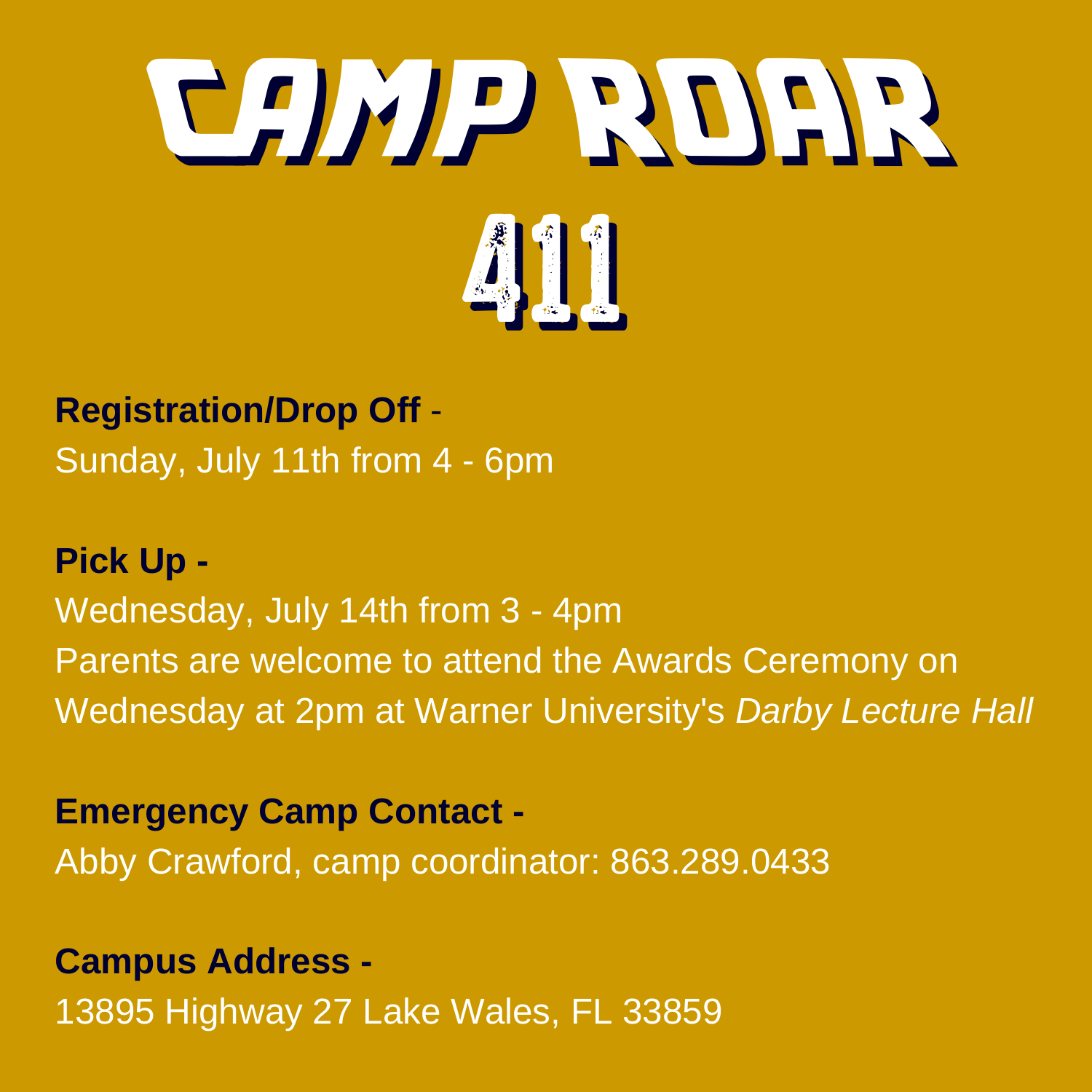## Day 1 : July 11

4:00-6:00 - Registration & Move-In 6:30-7:30 - Welcome to Camp 7:30-8:30 - Plutonium Power 8:30-9:30 - Prime Planning 9:30-10:00 - Team Planning 11:00 - Charge Up!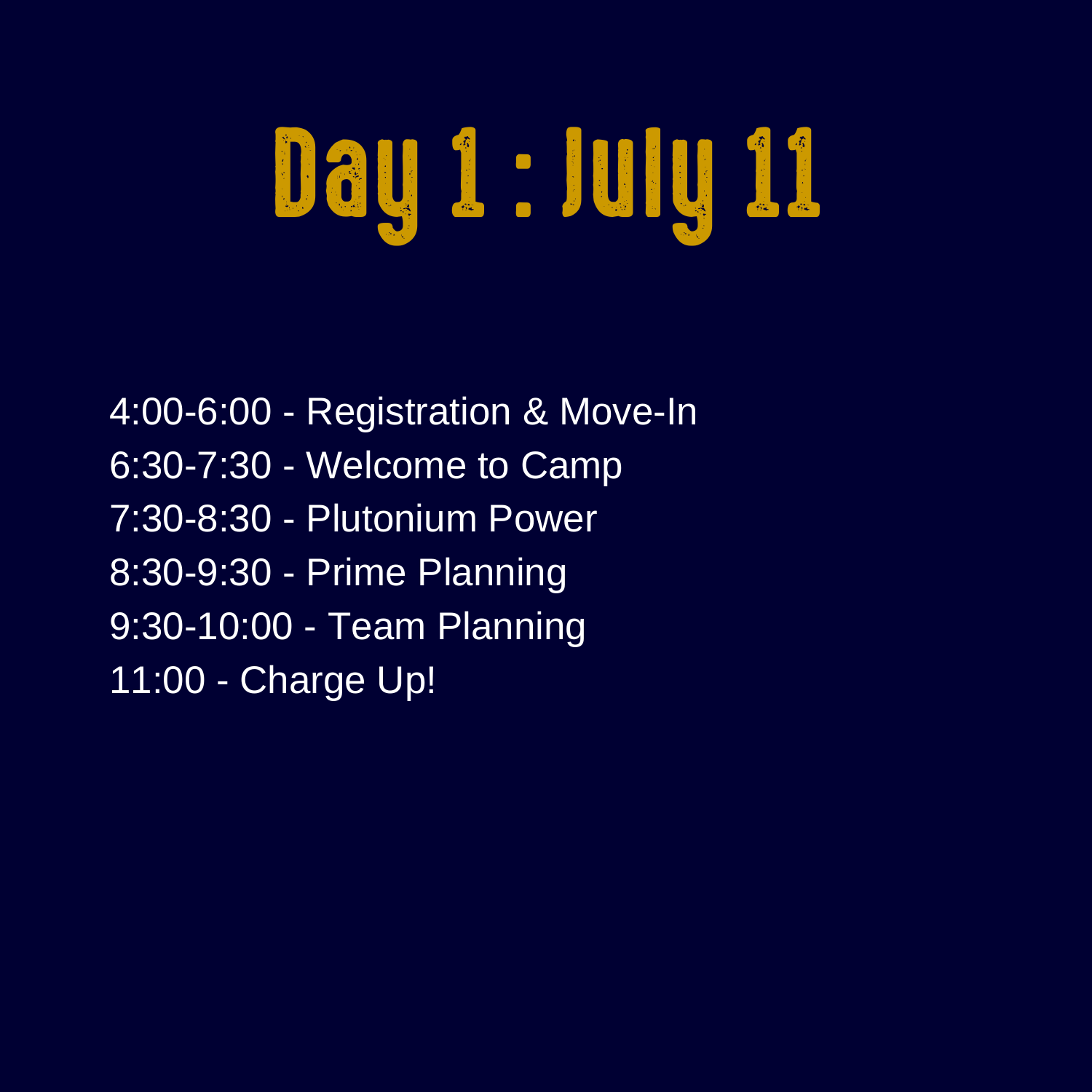# Day 2 : July 12

8:00-9:00 - Plutonium Power 9:00-10:00 - Back to the Future - Part 1 10:30-11:30 - Board the DeLorean 11:30-1:00 - Back to the Future - tour time 1:00-1:30 - Board the DeLorean 1:30-2:15 - Plutonium Power 2:20-2:40 - Board the DeLorean 2:45-3:45 - Back to the Future - tour time 3:45-4:15 - Board the DeLorean 5:00-6:00 - Plutonium Power 6:00-7:00 - ROAR War 7:00-9:00 - Team Planning 9:00-10:00 - Prime Planning 11:00 - Charge Up!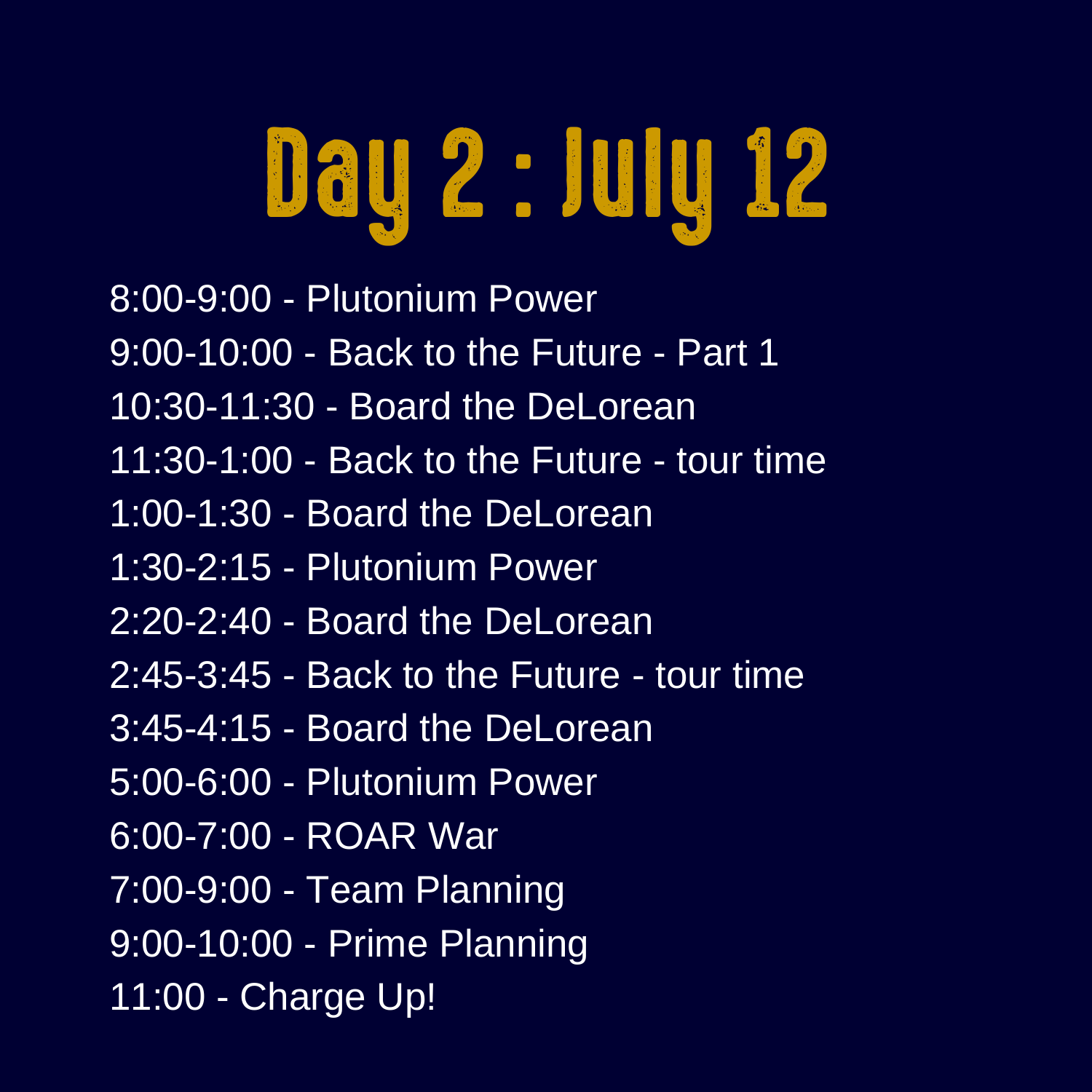# Day 3 : July 13

8:00-9:00 - Plutonium Power 9:00-12:00 - Back to the Future - Part 2 12:00-1:00 - Plutonium Power 1:15-2:00- Board the DeLorean 2:00-4:00 - Back to the Future - tour time 400-4:45 - Board the DeLorean 5:00-6:00 - Plutonium Power 6:00-8:00 - ROAR War 8:00-9:00 - Team Planning 9:00-10:00 - Prime Planning 11:00 - Charge Up!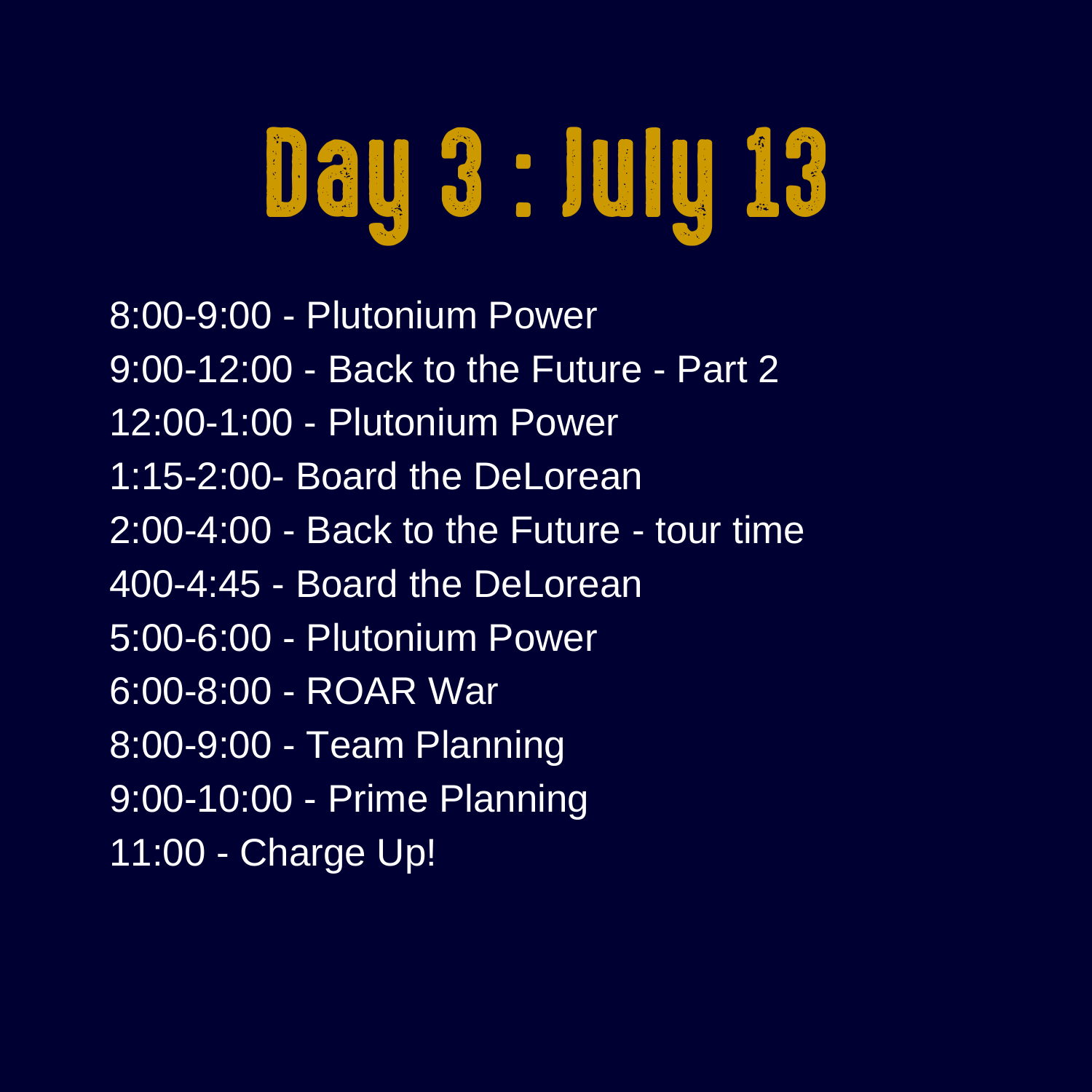## Day 4 : July 14

8:00-9:00 - Plutonium Power 9:00-10:00 - Back to the Future - Part 3 10:00-11:00 - Roar War 11:00-12:00 - Power Planning 12:00-1:00 - Plutonium Power 1:00-2:00 - Pack Up 2:00-3:00 - Awards 3:00-4:00 - Check-out